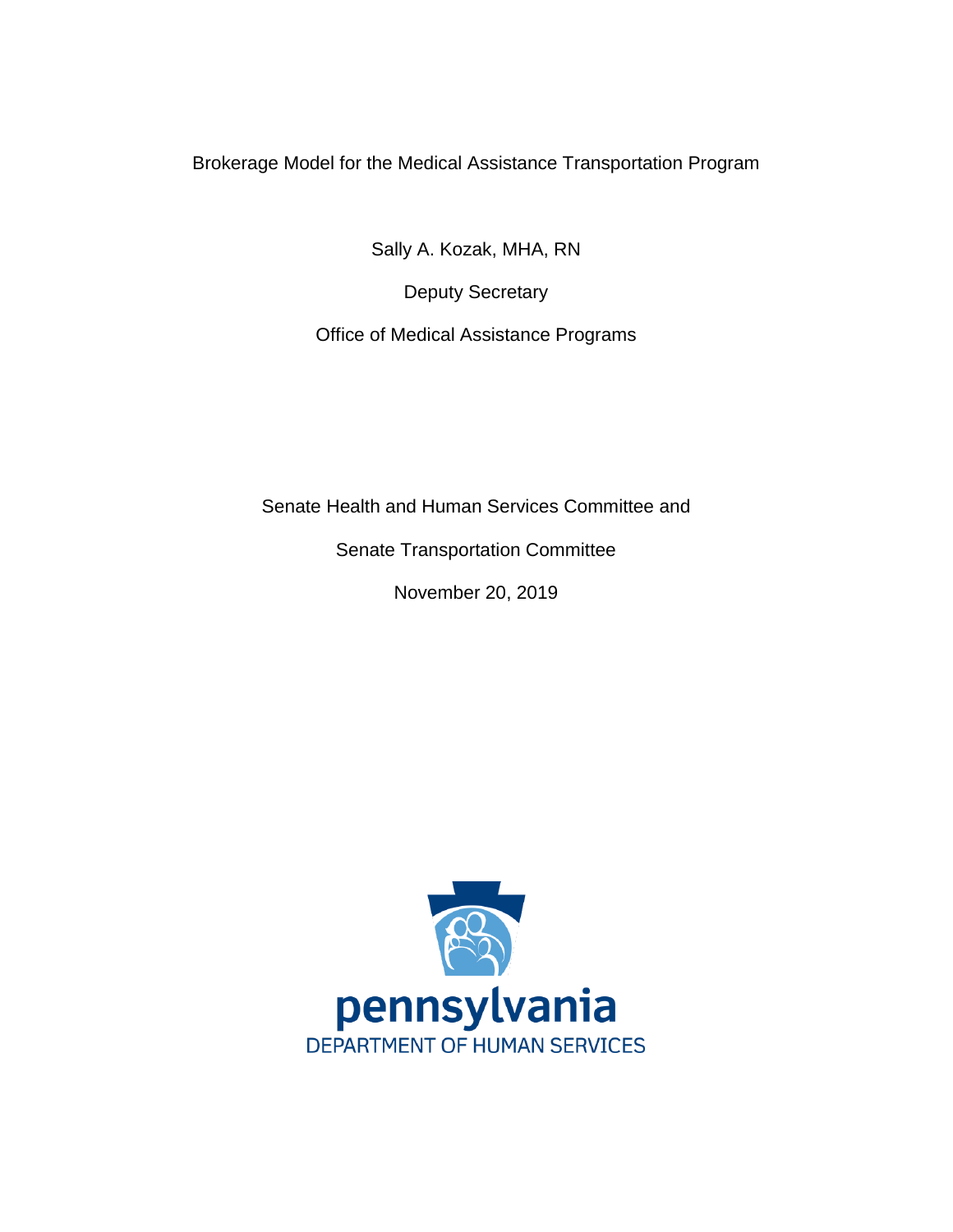Good afternoon Chairwoman Brooks, minority Chairman Haywood and Chairwoman Ward and minority Chairman Sabatina and members of the committees, and staff. I am Sally Kozak, and I serve as the Deputy Secretary for the Office of Medical Assistance Programs (OMAP) under the Department of Human Services (DHS). My office is responsible for administering the Medical Assistance Transportation Program. I am pleased to be here today to provide testimony on the Commonwealth's transition to a brokerage model for the MATP which provides non-emergency medical transportation (NEMT) services.

Nationally, there are three models typically used to provide NEMT services: Inhouse, managed care, and brokerage models. Some states also use a hybrid approach that is some combination of these models. I'd like to provide some context for each of these models. The in-house model is where a Medicaid program operates its own NEMT program statewide or at the county level. There are eight states that use this model. The managed care model is where a state includes NEMT services in its contracts with its managed care organizations. Ten states operate under a managed care model. A brokerage model is usually a specialized third-party vendor who contracts with the state Medicaid agency to coordinate and administer NEMT services. Twenty states operate their NEMT services under this model. Lastly, a hybrid approach is where the state uses a combination of the previously three (3) mentioned models. The District of Columbia and 11 states, including Pennsylvania, use this model.

Pennsylvania offers and provides funding for MATP in all 67 counties. Fiftyfour counties operate the MATP program at least partially through an in-house or county model; however, there are differences in how the counties operate their programs.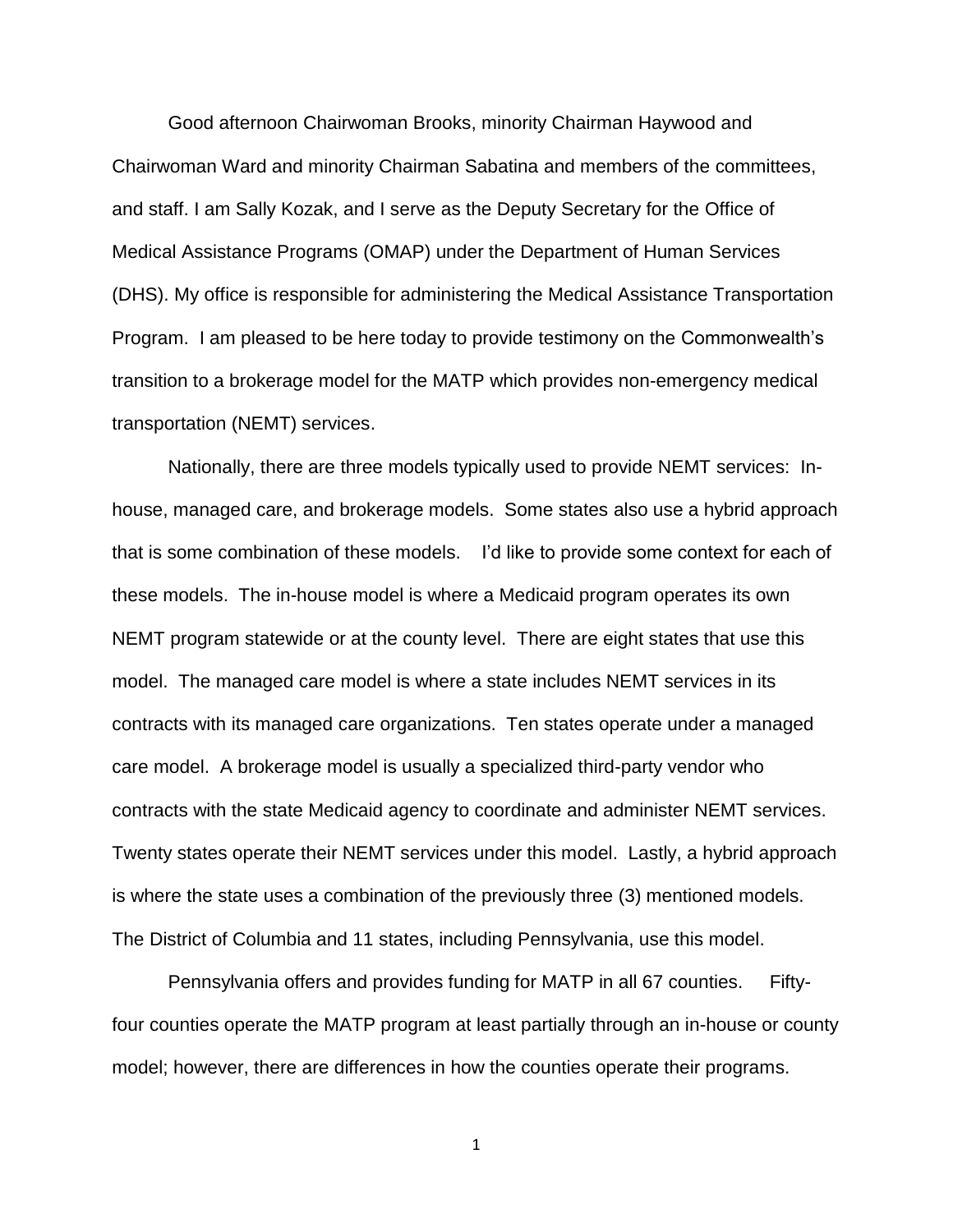Some counties either act as a sole service provider or contract with vendors for a portion of the MATP services. Seven counties operate the program as a sole service provider. This means the county is the MATP provider or provides some of the MATP transportation services but has full responsibility for monitoring the administration of program. The county staff must complete an MATP time study and the county can claim for their costs to administer the MATP, which are based on the results of this study. The county staff must be dedicated full time to working on MATP. Thirty-eight counties operate a vendor model. This means that all the program components for MATP, both transportation services and administration are handled by a vendor, usually a transit agency. The county is still responsible for monitoring and oversight of the program but because county staff are not involved in the day to day administration of the MATP, the county is not able to claim administrative costs.

Nine counties operate a hybrid model, which means that the county may share responsibility with a vendor for providing NEMT services or some components of the MATP. In this model, typically some of the program components are administered by a subcontracted transit provider in coordination with the county. The county staff in this model, who may be assigned full-time to MATP or may also work on other programs, participate in a time study and the county can claim administrative costs. Since a transit agency performs some of the MATP functions for counties that use a hybrid model, there are less full-time staff at the county level devoted to MATP. This means that the county is not able to claim as much in administrative costs for operation of the program.

There are 12 counties that have elected to allow DHS to manage NEMT services. The Department of Human Services has direct contracts with transit agencies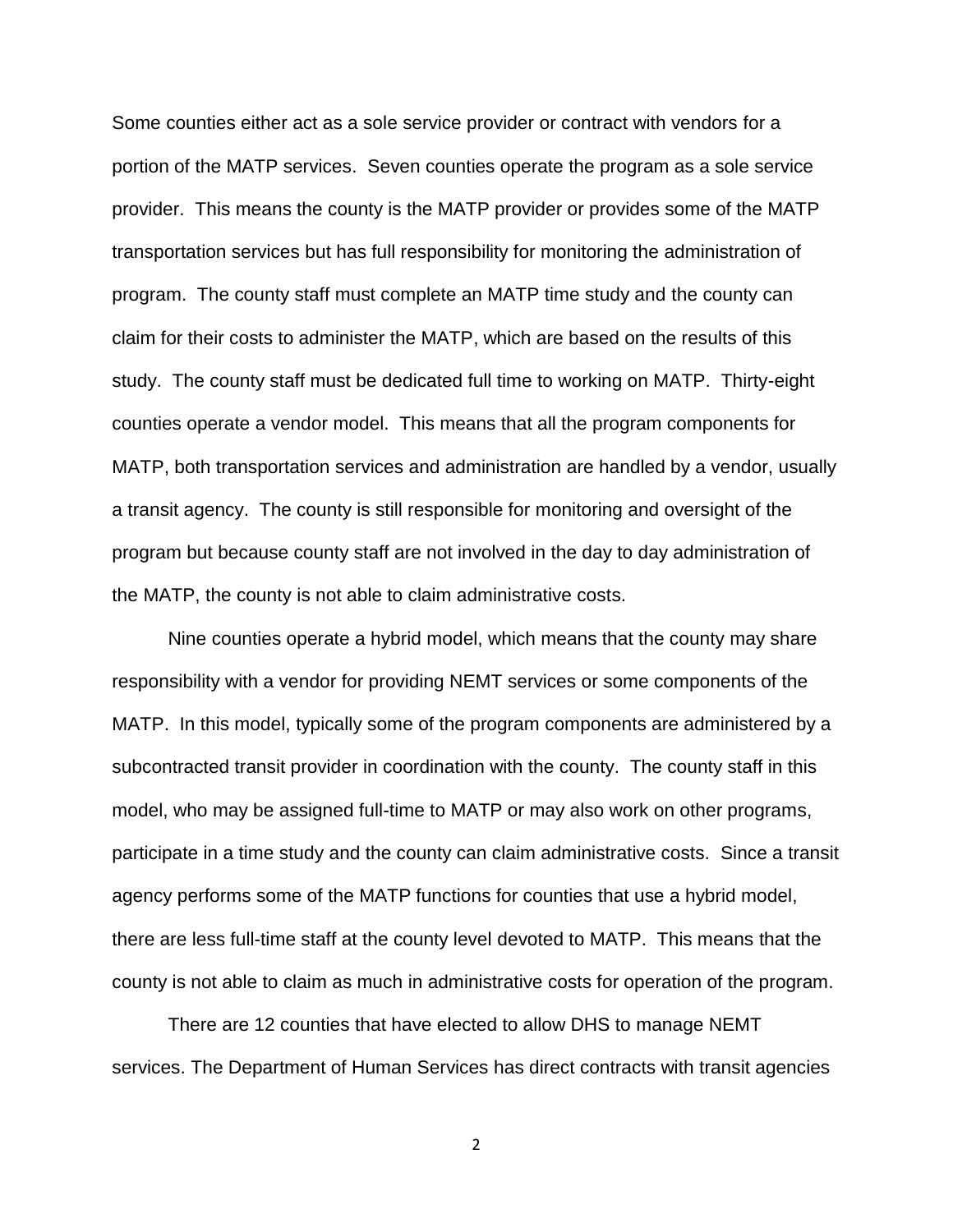to provide MATP services in these 12 counties. Rabbit Transit provides services to 10 counties, and South Central Transit Agency provides services to two counties.

Lastly, a brokerage model was introduced in Philadelphia county in 2005 and remains the MATP delivery model there today. The current broker, LogistiCare, has been providing NEMT services in Philadelphia since December 2006. Philadelphia County is the only county that currently provides NEMT services using a brokerage model.

MATP services are provided statewide and DHS receives federal matching funds for the MATP service costs. The MATP models in use today, except for Philadelphia, receive administrative federal financial participation (FFP) match of 50%. The broker model is eligible for a FFP service match which is currently 52.25%. If a brokerage model was used in all other counties, DHS would realize increased federal funding.

Act 40 of 2018, which amended the Human Service Code, required DHS to issue a solicitation for statewide or regional brokers to provide administrative and operational MATP services. On December 21, 2018 DHS issued Request for Application (RFA) No. 28-18, which solicited applicants. The RFA proposed three regions across the state. While applicants were able to submit an application for all three regions, no more than two regions would be awarded to a single applicant. The RFA in addition to MATP, included non-medical transportation services to individuals who are in a DHS home- and community-based waiver program and have transportation services in their individual service plans.

The Human Services Code was again amended as a result of Act 19 of 2019. Act 19 requires DHS, in collaboration with the Pennsylvania Department of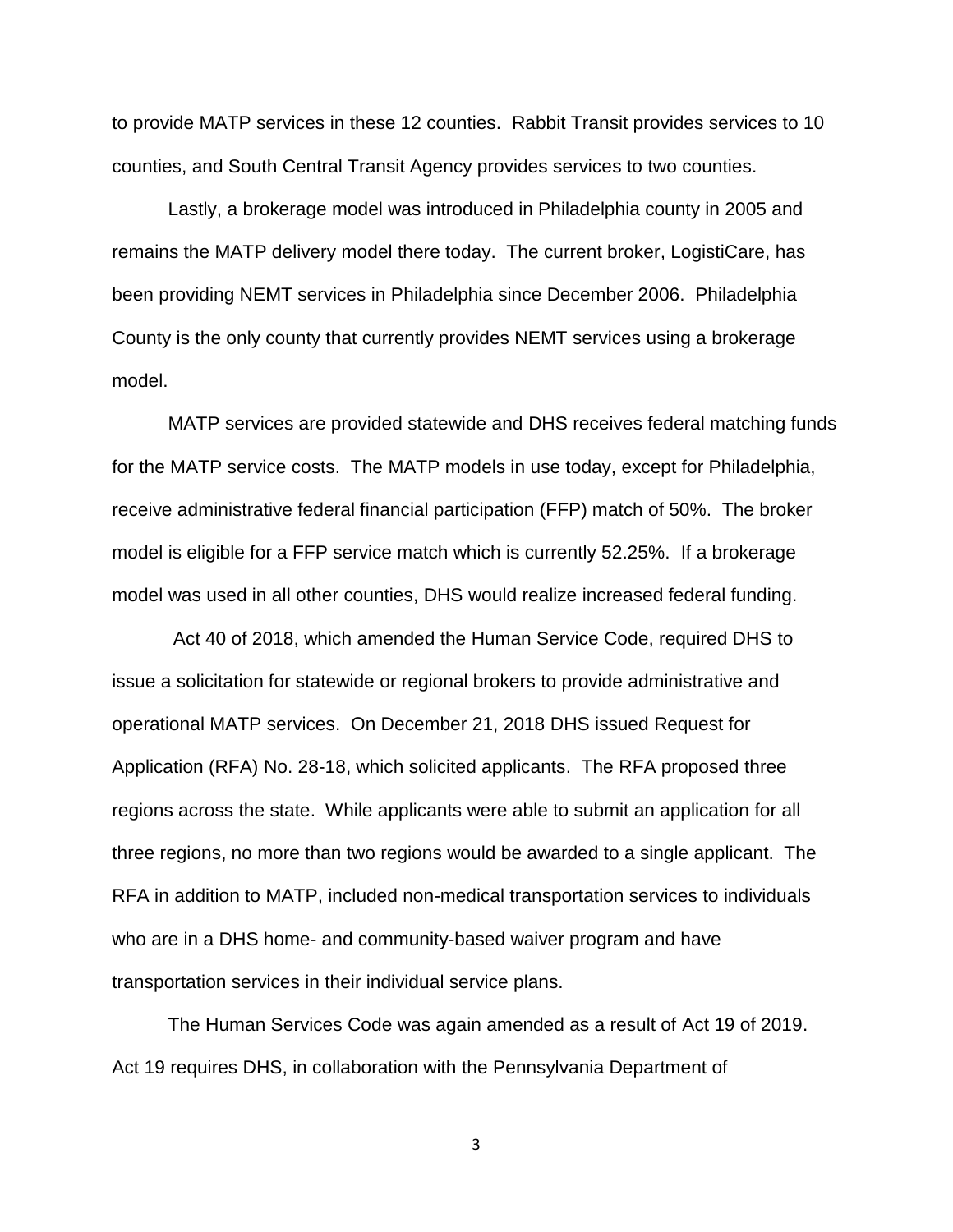Transportation (PennDOT) and the Pennsylvania Department of Aging (PDA), to commission an analysis before contracting with a broker or implementing a full risk brokerage model to administer the MATP. The Act also required DHS to put the procurement on hold pending the analysis. Preliminary and final reports of this analysis were due to be submitted on or before September 28, 2019 and December 28, 2019, respectively, although an extension was granted for the preliminary report, which was due and delivered on October 28, 2019.

To comply with Act 19, a Workgroup was established, which is comprised of representatives from DHS, including the Offices of Medical Assistance Programs, Long Term Living and Mental Health and Substance Abuse Services, PennDOT, the Pennsylvania Department of Aging, the County Commissioners Association of Pennsylvania (CCAP), and the Pennsylvania Association of County Human Services Administrators (PACHSA). To comply with Act 19, DHS, PennDOT and PDA selected Mercer Government Human Services Consulting (Mercer) to complete the analysis and subsequent reports

The Workgroup meets weekly and its goal is to oversee the analysis and provide relevant information as required by Act 19 and requested by Mercer. The members of the workgroup have provided data and information about MATP and other Human Services Transportation (HST) programs. Since the inception of the Workgroup, a significant amount of information has been shared with Mercer to allow for a better understanding of the coordinated HST system, as well as to evaluate the potential impact of implementing a regional MATP broker model. The information shared and reviewed to date includes, but is not limited to: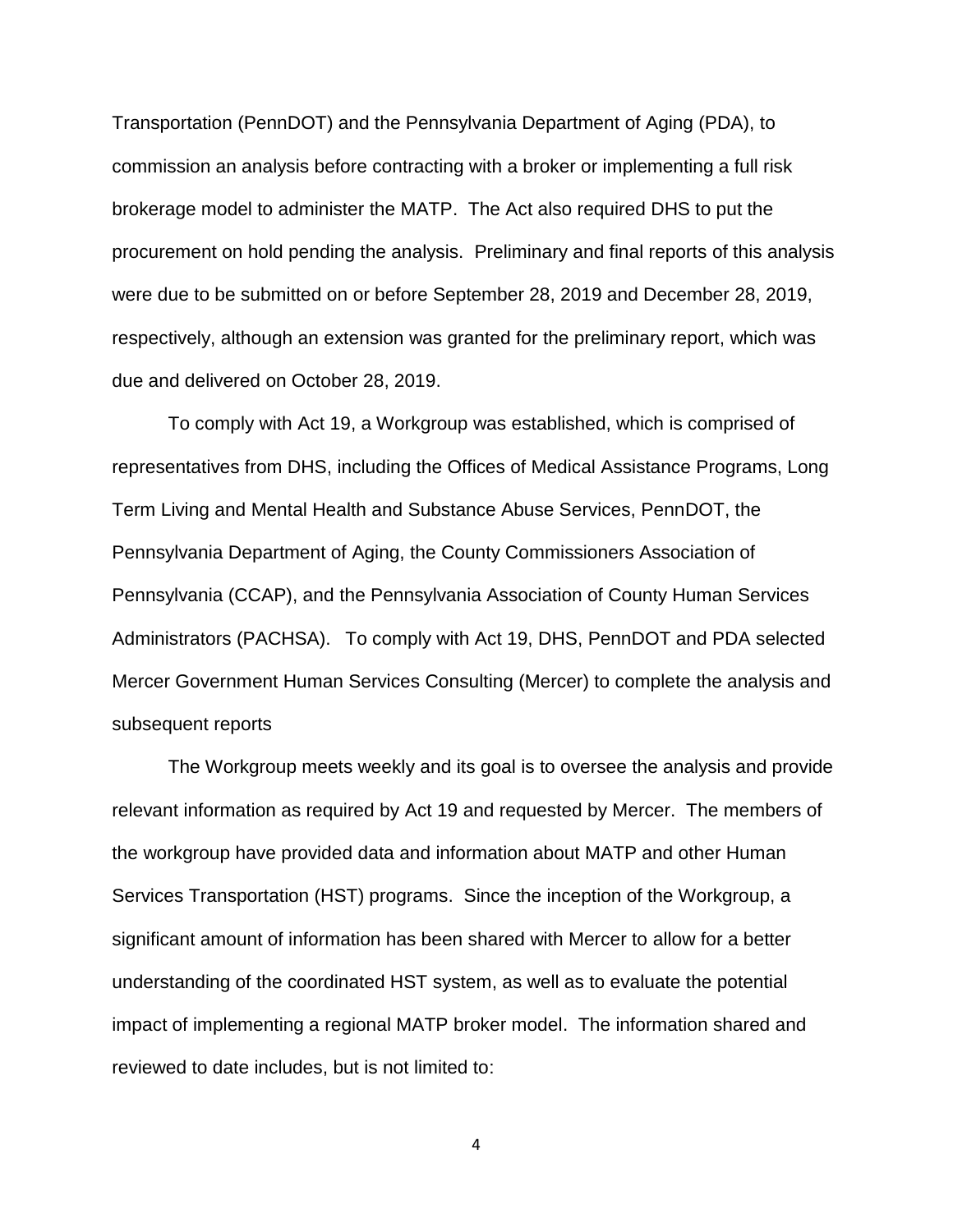- County MATP agency profiles.
- Internal and External PowerPoint presentations on NEMT
- MATP and PennDOT historical costs.
- Previously issued MATP request for information (RFI).
- Trip counts by modality for PennDOT programs and MATP.
- Utilization metrics for PennDOT and MATP.
- MATP complaint and satisfaction information.
- Paratransit revenue sources for PennDOT and MATP.
- Statewide paratransit data of funding sources and service type.
- MATP Standards and Guidelines.
- MATP RFA.
- MATP Databook.
- Annual LogistiCare (Transportation broker for Philadelphia) reports.
- MATP program and fiscal information from onsite monitoring as well as complaint

reports.

- MATP funding and allocation information.
- Human Services Transportation Coordination Study Summary Report.
- Federal and state regulations and policies relevant to MATP and PennDOT

## programs.

Members of the workgroup are involved in planning and conducting stakeholder meetings. Stakeholder input is an important component of the analysis. As mentioned previously, the Workgroup has representation from CCAP and PACHSA, whose participation has been valuable and insightful. The workgroup met with the County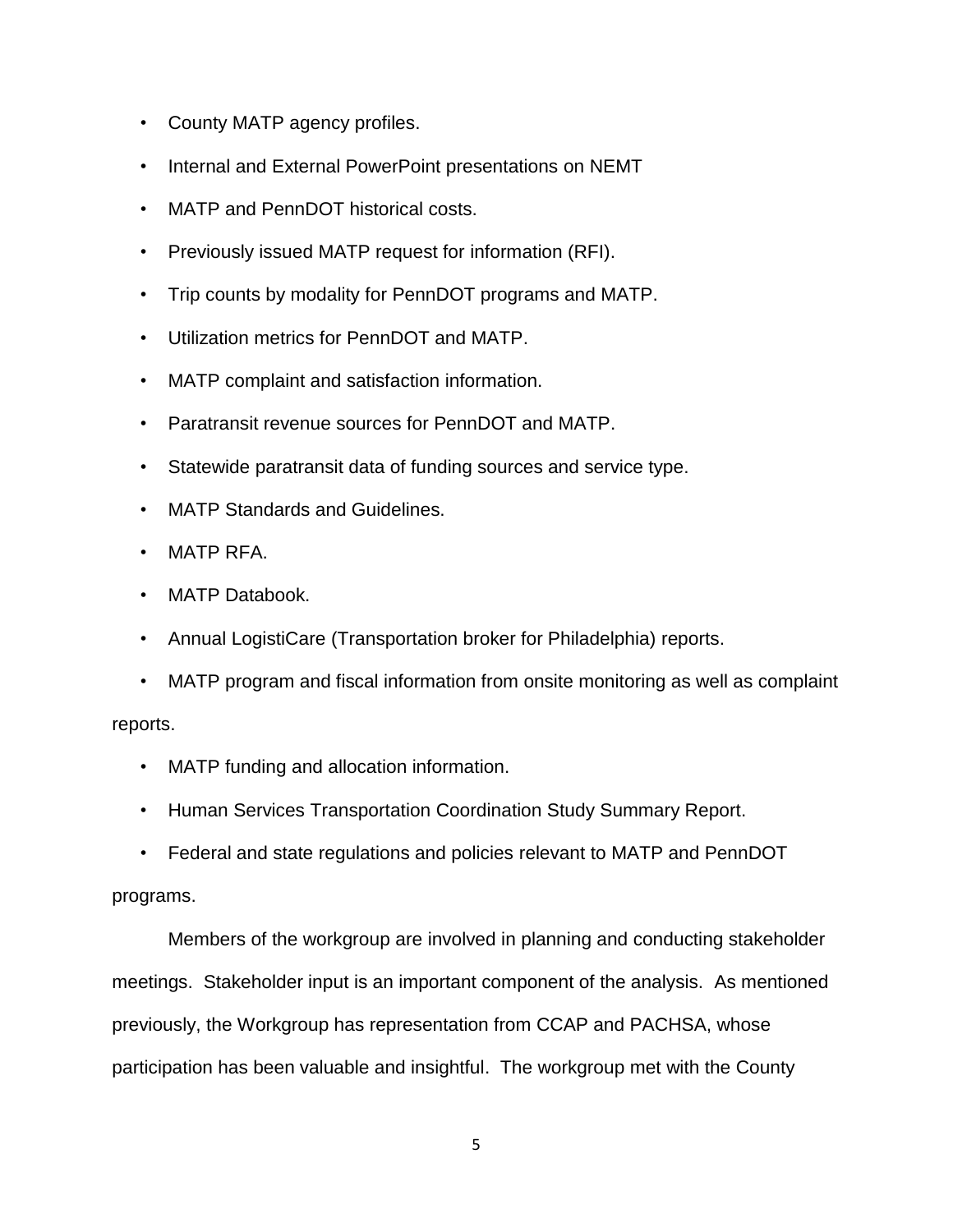Commissioners or their designated representatives on October 3, 2019. Approximately 26 counties were represented at that meeting. There were several key concerns shared by all the representatives in attendance. The primary concern was the impact a broker model would have on existing transportation programs in terms of lost ridership, fixed routes that may no longer be viable, and cost increases to non-MA users. There was general concern for elderly and otherwise disadvantaged users and issues they may face in transitioning away from drivers they are familiar with and who have become part of their support systems. Financial concerns were also voiced as many representatives stated that loss of MATP revenue will impact a county's overall operating budget.

The Workgroup also met with the Pennsylvania Public Transportation Association (PPTA) on October 8, 2019. The concerns expressed by the members of PPTA were similar to the concerns heard from CCAP. Additionally, the transit agencies expressed concern that although they may contract with the proposed broker, there is no guarantee that the amount of MATP trips that they are providing will remain the same. If the volume of MATP trips were to decrease, it could lead to increased fares. There was also concern that the broker would not have to contract at all with the transit agencies. Members of the Workgroup coordinated a conference call with members and advocacy agencies of the Pennsylvania Transportation Alliance and Pennsylvania Statewide Independent Living Council on November 13, 2019. Consumers and advocates expressed their concerns about the potential switch to an MATP broker. Approximately 20 individuals from counties across the Commonwealth, including urban, suburban, and rural locations provided feedback. The participants shared their concerns of a possible increase in public transit agency fares and out-of-pocket costs,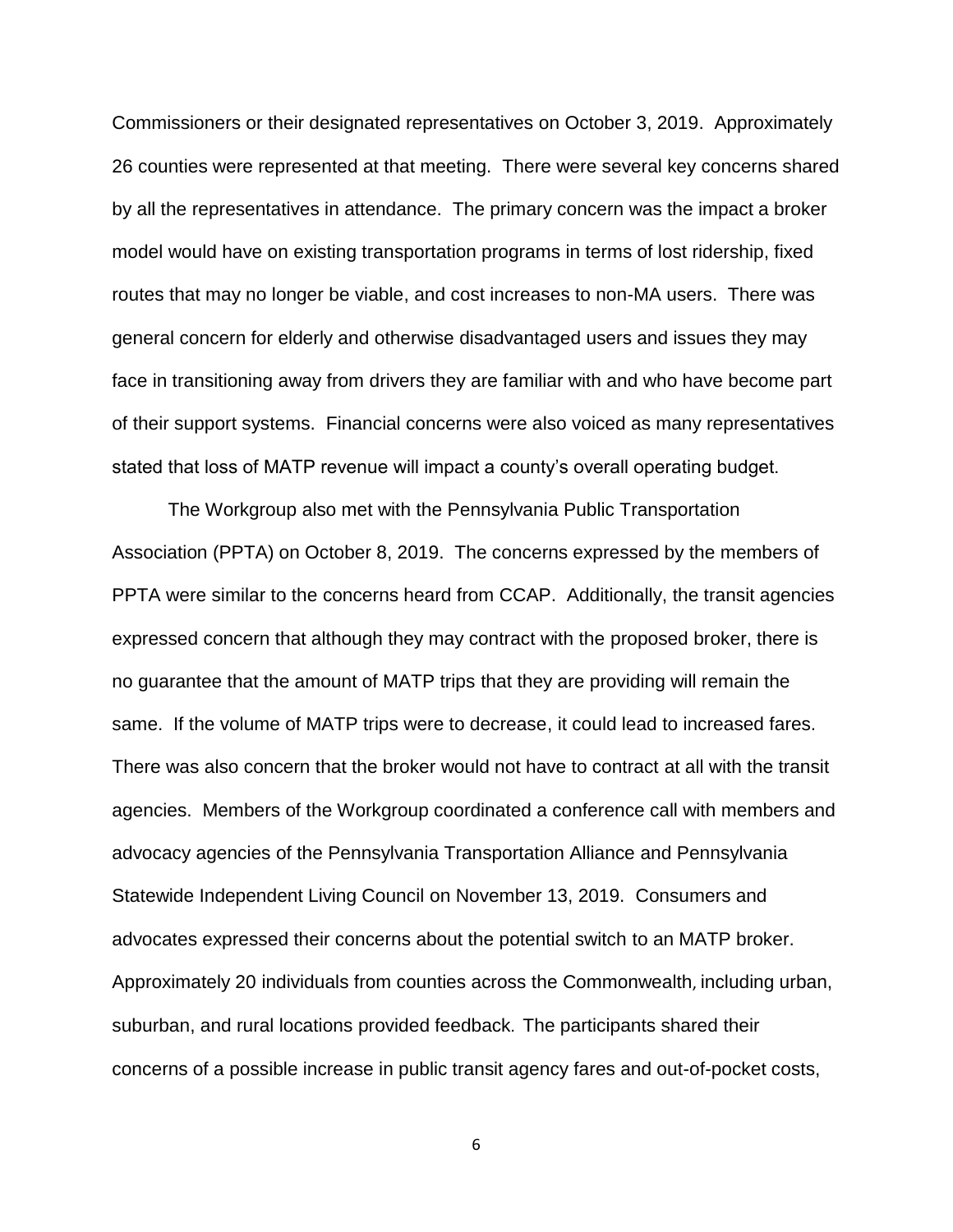and the lack of an appropriate and qualified provider network. A major concern was the fear that transportation would not be available for the days and times needed. Additional efforts are underway to schedule meetings with the Pennsylvania Health Law Project (PHLP), to seek feedback from consumers who are familiar with using MATP services.

In addition to the information gathered through the Workgroup, Mercer is conducting independent research to support the requirements outlined in Act 19. Mercer is reviewing numerous studies and surveys related to NEMT brokerage programs and is reviewing the current federal and state law, regulations and policies related to NEMT programs.

The preliminary report required by Act 19 outlines the approach and resources that are being used to conduct the analysis of the five major components included in Act 19. The final report will address the state and federal laws that apply to the MATP and other HST programs; the effectiveness and efficiency of the current NEMT service delivery as it relates to all human service programs in this Commonwealth; other states' models of delivering NEMT and other human services transportation, including states that use a full risk brokerage model, and the effect a brokerage model has had on public transit in those states; the positive and negative impacts of maintaining the current transportation delivery models versus implementing a full risk brokerage model, including the financial and other impacts on state and local government entities; and the impact on consumers, including any increase or decrease in quality and service availability.